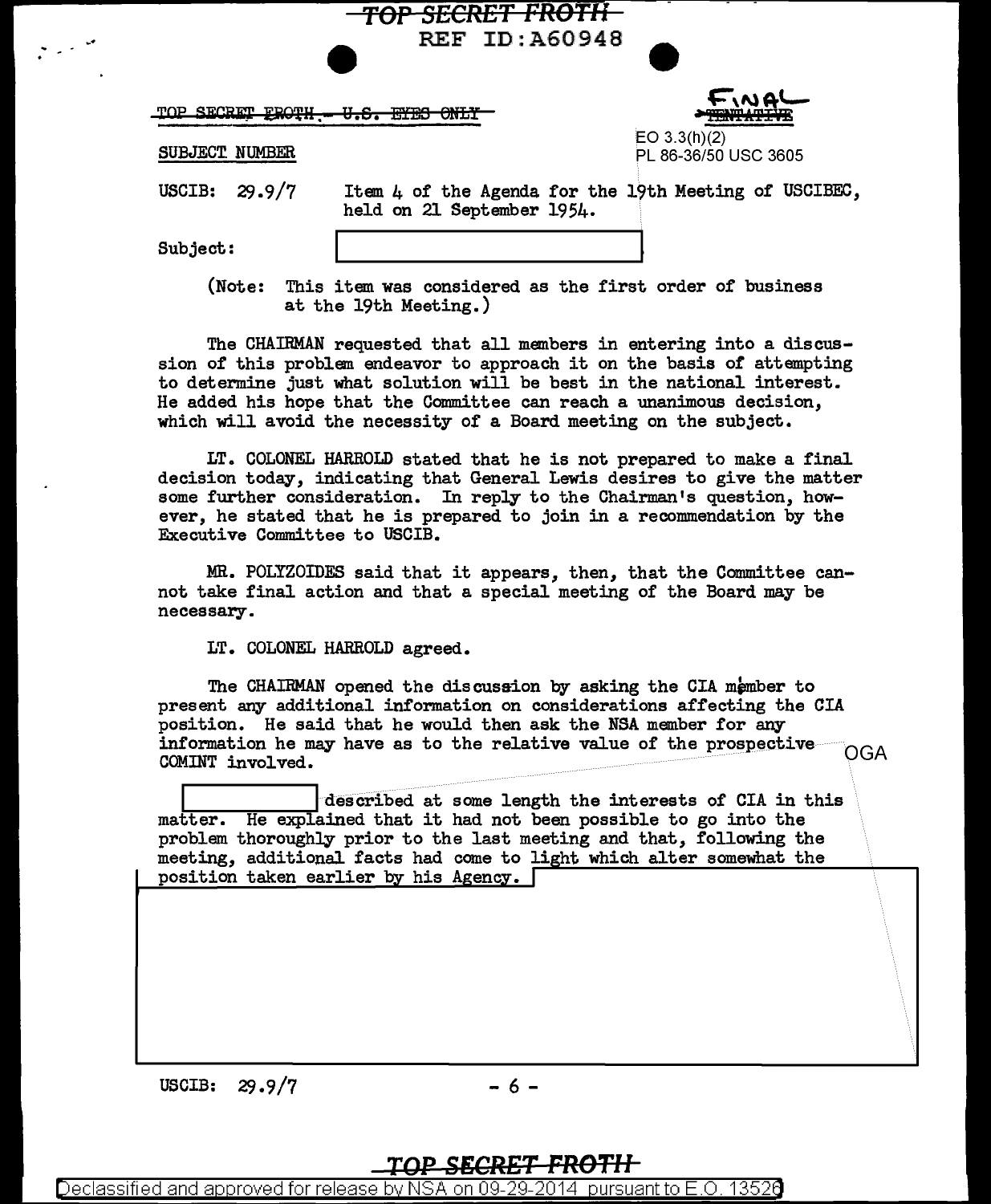TOP SECRET FROTH - U.S. EYES ONLY

USCIB:  $29.9/7$ 

Director, NSA has stated his unwillingness to provide the with any COMINT. In view of the foregoing, he requested that the problem be reconsidered, and asked for an expression of NSA views on the subject.

TOP SECRET FROTH

**REF ID: A60948** 

| CAPTAIN AGNEW, acknowledging that sites are not now as                  |
|-------------------------------------------------------------------------|
| important as they once were in view of the acquisition of               |
| And North African locations, stated that General Canine feels           |
| that                                                                    |
| He continued by saying that the importance of<br>bases will be          |
| greatly increased if we are unable to secure bases in                   |
| fail to materi-<br>and if contemplated arrangements involving           |
| alize. This, he said, is above and beyond the importance of             |
| bases in the event of war. On the value of $ $ COMINT he said that      |
| the principal objection lies in the inability to receive it on a timely |
| basis, adding that another obstacle is the inability to assign the      |
| a direct problem, resulting in the receipt of material which            |
| is not particularly responsive to NSA requirements, and which is, in    |
| large measure, overlapping because it is received from four separate    |
| sources. He pointed out that the                                        |
|                                                                         |
|                                                                         |

MR. BUFFHAM reported on the quality of the by stating that some of it varies from fair to excellent, with the major portion of it being good. On the value of the intelligence it contains, he said the material would be good if more timely receipt could be arranged. He also pointed out that the [ meets NSA intelligence requirements to the extent of 5% to 10%, and that in many instances this is the **received.** 

On the subject of quid pro quo, CAPTAIN AGNEW stated that his Director has stated that he would not be opposed, at the present time, EO  $3.3(h)(2)$ to providing the PL 86-36/50 USC 3605 MR. BUFFHAM went on to explain that a principal difficulty in

is that the necessary changing of format, editing, etc., is expensive and difficult.

The CHAIRMAN said that he would like to hear some discussion regarding the potential of the proposed bases, following which he would like to hear the views of the Department of State member on the political considerations.

USCIB: 29.9/7

## <del>TOP SECRET FROTH-</del>

**OGA**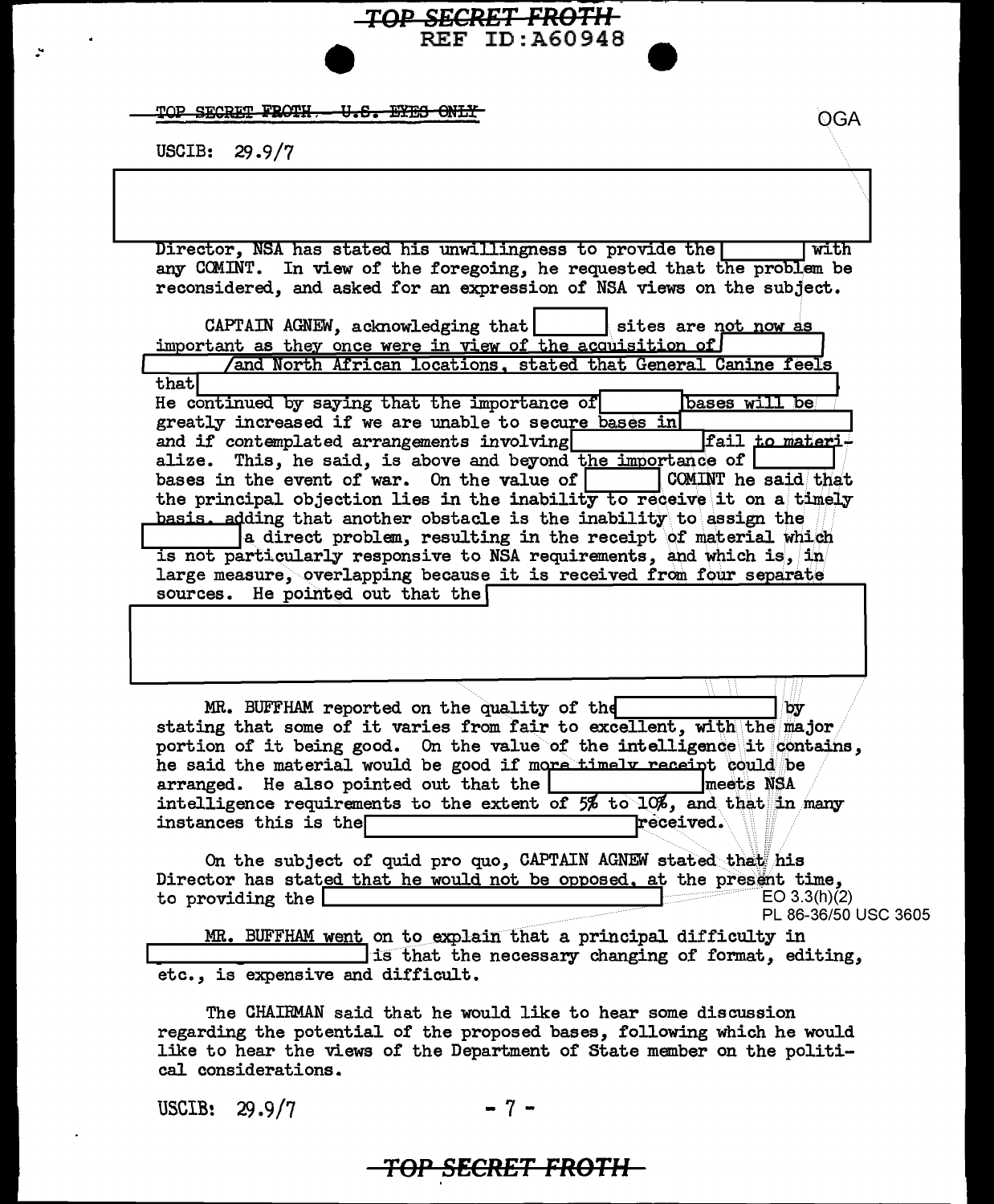| TOP SECRET FROTH II & EVEC ONLY |  |  |
|---------------------------------|--|--|
|                                 |  |  |
|                                 |  |  |

USCIB:  $29.9/7$ 

CAPTAIN AGNEW stated the opinion of the Director, NSA, that sites will certainly be at both

TOP SECRET FROTH<br>REF TD : 460948

MR. POLYZOIDES, speaking to the political implications, said that the Political Bureau feels that the whole base rights package probably would not be prejudiced if the requirement for the specific bases in question were to be withdrawn. He added, however, that a final decision in his Department would not be sought until a clear position is agreed upon at Board level.

MR. POLYZOIDES observed that NSA and the Services do not appear to offer strong support for these bases,

He suggested that it might be well to consider withdrawing, for the time being, the request for these two sites, and reopening the subject as a new approach in, perhaps, a year.

After further discussion, MR. PATTON suggested that the high-level with the U.S. Charge, meet with representatives of NSA and present the matter to him in such a way as to recognize his past and present assistance, but inform him that we have a project which, while it will not affect his operations or our assistance to them, is of a strictly U.S. nature which must be handled completely on our own. He said that he envisions this as a "more 'yes' than 'no'" approach and one under which the U.S. delegates should be authorized to

USCIB: 29.9/7

 $EO$  3.3(h)(2) PL 86-36/50 USC 3605 OGA

## <del>-TOP SECRET FROTH-</del>